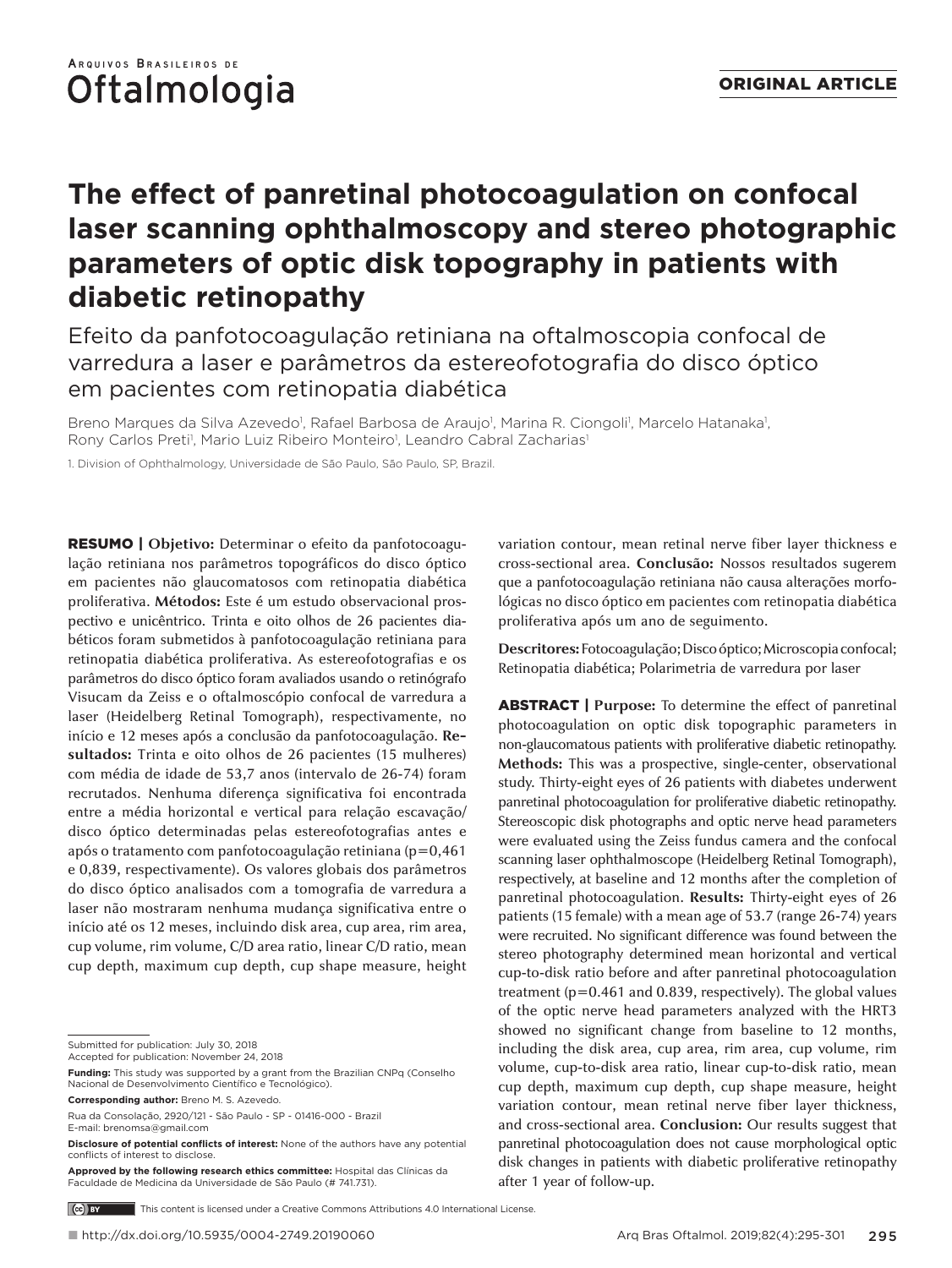**Keywords**: Light coagulation; Optic disk; Microscopy, confocal; Diabetic retinopathy; Scanning laser polarimetry

#### **INTRODUCTION**

Diabetic retinopathy (DR) is the most common ocular complication of diabetes mellitus (DM) and is one of the leading causes of blindness in developed countries<sup>(1)</sup>. It is also known to be an important risk factor for chronic open-angle glaucoma, and both diseases often coexist.

In cases of proliferative diabetic retinopathy (PDR), panretinal photocoagulation (PRP) is the first-line treatment. Although PRP reduces the risk of severe vision loss<sup>(2)</sup>, it laser energy has been shown to cause destruction to all layers of the retina, including the ganglion cells and the retinal nerve fiber layer (RNFL), and therefore generate visual field defects similar to those observed in glaucomatous damage<sup>(3)</sup>. In such cases, visual field testing can be less helpful to evaluate glaucomatous damage in patients with PDR treated with PRP.

Pathological cupping of the optic disk is often associated with glaucoma, and it has been described in several other optic neuropathies, but rarely in retinal diseases<sup>(4)</sup>. It DR has been suggested to enhance the apoptosis of retinal ganglion cells, causing neurodegenerative changes in the retina<sup>(5)</sup>. With the development of clinically available imaging technology, recent studies have shown that patients with diabetes, with or without DR, have thinner RNFL thickness than the normal population $(6-8)$ . Moreover, it has been suggested that ganglion cell loss secondary to PRP and ascending RNFL atrophy could change the appearance and topography of the optic disk<sup>(9)</sup>. Therefore, evaluating the optic disk cupping and possible glaucomatous damage in patients with DR can be difficult, especially after PRP treatment.

In this scenario, confocal scanning laser ophthalmoscopy (CSLO), with a three-dimensional topographic analysis, can be a valuable diagnostic tool to assess the topographic changes of the optic disk, and obtain objective measurements of the rim area and cup parameters. Previous studies have shown conflicting results in both RNFL and optic disk topographic measurements after PRP treatment in patients with diabetes<sup>(9-11)</sup>. The purpose of this study was to prospectively determine the effect of PRP on CSLO optic disk parameters and stereo photographic analysis in patients with non-glaucomatous PDR.

#### **METHODS**

This prospective observational cohort study enrolled patients from the retina service of the Ophthalmology Division of the University of São Paulo Medical School. The study protocol was approved by the local ethics committee and adhered to the tenets of the Declaration of Helsinki. Informed consent was obtained from all subjects.

The inclusion criteria for the study were a diagnosis of PDR (due to type 1 or 2 DM), intraocular pressure <18 mmHg, non-glaucomatous optic disk characteristics at fundus examination, a vertical cup-to-disk (C/D) ratio <0.7, and the absence of media opacities. Subjects were excluded from this study if they had a previous diagnosis of glaucoma or a family history of glaucoma, or any coexisting neuro-ophthalmic disease, uveitis, retinal artery or vein occlusion, optic disk neovascularization, diabetic macular edema (DME), corneal opacity, or previous laser photocoagulation treatment.

All participants underwent a complete ophthalmological examination at baseline, including best-corrected visual acuity with Snellen charts, Goldmann applanation tonometry, slit-lamp biomicroscopy of anterior and fundus segment using a 78D lens (Volk, Mentor, OH, USA), and indirect binocular ophthalmoscopy. Stereoscopic disk photographs and Heidelberg Retinal Tomograph (HRT3; Heidelberg Retinal Tomography, Heidelberg Engineering, Heidelberg, Germany) images were obtained at baseline and 12 months after the completion of PRP.

PRP treatment was carried out with a single spot green laser (Purepoint® laser system, 532-nm wavelength, Alcon, Fort Worth, TX, USA). All patients received at least 1,500 peripheral laser photocoagulation burns. The laser parameters used were a spot size of 250 µm, a pulse duration of 0.2 s, and enough power to cause grayish white burns following the Early Treatment Diabetic Retinopathy Study (ETDRS) guidelines. PRP was carried out in three sessions, with each session 1 week apart. Patients were examined after 6 weeks to evaluate the effect of laser treatment and the need for further laser sessions. Figure 1 exemplifies the pattern of laser photocoagulation applied in the study and the distance between the photocoagulation burns and the optic disk margins.

All stereoscopic disk photographs were taken with a Zeiss fundus camera (Carl Zeiss, Inc., Thornwood, NY, USA) and were centered on the optic disk. The horizontal and vertical diameters of the C/D ratio were determined for each stereo pair by an experienced glaucoma specialist. In order to assure a blinded analysis, all image files received a numeric code. Any laser burn observed in the picture was cropped out to ensure that the glaucoma specialist was blinded to the patient name and also the pre- or post-PRP status. A stereo viewer was used to enhance details.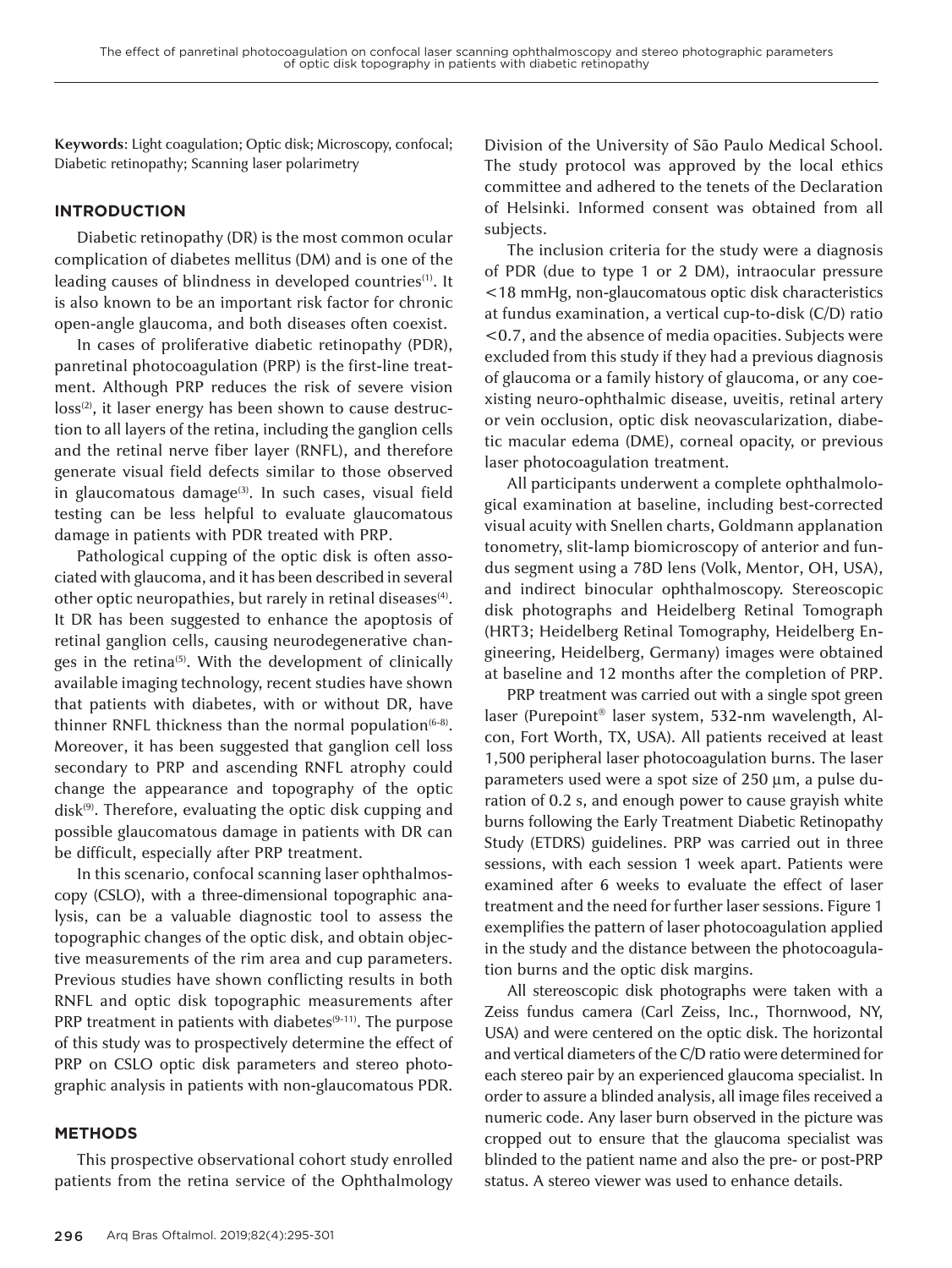

**Figure 1.** Retinography of the posterior pole exemplifying the type of laser photocoagulation pattern used in the study.

Optic nerve head (ONH) topography was analyzed with the HRT3 using confocal scanning parameters. A 15-degree angle view was used under the same intensity of dim room light. After generating a mean topographic image, contour lines were drawn by the same experienced technician. Subjects with standard deviations less than 30 µm were included in the study. The reference plane was automatically set at the standard value of 50 µm below the contour line at the temporal sector of the disk margin between 350° and 356°. Figure 2 is an example of a printout obtained from an eye using the HRT3, before laser treatment.

The following topographic parameters calculated by the HRT3 hardware were evaluated at baseline and 12 months after PRP completion: disk area (mm<sup>2</sup>), cup area  $(mm<sup>2</sup>)$ , rim area  $(mm<sup>2</sup>)$ , cup volume  $(mm<sup>3</sup>)$ , rim volume (mm3), C/D area ratio, linear C/D ratio, mean cup depth (mm), maximum cup depth (mm), cup shape measure, height variation contour (mm), mean RNFL thickness (mm), and RNFL cross-sectional area (mm<sup>2</sup>). These variables were used for the topographic global analysis.

Statistical analyses were performed using a commercially available computer software package (SPSS, ver. 23.0; SPSS, Chicago, IL, USA). Normality was tested using the one-sample Kolmogorov-Smirnov test. The Wilcoxon signed-rank test was used to compare the stereoscopic pre- and post-PRP C/D ratios (horizontal and vertical) and HRT parameters. The statistically significant level was accepted as p<0.05.

#### **RESULTS**

This study included a total of 42 eyes of 30 patients. Four eyes of four patients were excluded during the follow-up visits (one patient developed preretinal membranes causing tractional detachment; another eye developed vitreous hemorrhage and both patients were submitted to pars plana vitrectomy; two eyes developed macular edema and were treated with intravitreal anti-vascular endothelial growth factor [VEGF] injections). Thirty-eight eyes of 26 individuals (15 female, 11 male) completed the 1-year follow-up. The mean age was 53.7 years, ranging from 26 to 74 years. Stereoscopic disk photographs resulted in a mean  $(\pm$  standard deviation) pretreatment horizontal C/D ratio of 0.316  $\pm$ 0.065 and a post-treatment horizontal C/D ratio of 0.303  $\pm$  0.065. The difference between these means (-0.013) was not statistically significant (p=0.461). Similarly, the difference between the mean vertical C/D ratio in the pretreatment (0.363) and post-treatment (0.366) visits was also not statistically significant ( $p=0.839$ ). These data are summarized in table 1.

The global values of the ONH parameters obtained from the HRT3 examination are presented in table 2. There was no statistically significant difference between the baseline and the 12-month HRT parameters. The cup area showed a non-significant ( $p=0.510$ ) increase from the baseline (0.366  $\pm$  0.216 mm<sup>2</sup>) to 12 months (0.376  $\pm$ 0.239 mm2). Similarly, there was an increase in the mean values of the maximum cup depth from the baseline  $(0.600 \pm 0.244 \text{ mm})$  to the 12-month visit  $(0.636 \pm 0.232 \text{ m})$ mm), without statistical significance ( $p=0.135$ ). Rim area parameters, moreover, showed smaller values in the 12-month evaluation (1.638  $\pm$  0.349 mm<sup>2</sup>) than at the baseline (1.649  $\pm$  0.339 mm<sup>2</sup>) measurement, although this difference was also not statistically significant (p=0.451). The ratio between the cup area and disk area also showed a non-significant increase between examinations, from  $0.178 \pm 0.098$  to  $0.183 \pm 0.108$ , with a p*-*value of 0.477 (Table 2).

#### **DISCUSSION**

PRP decreases the risk of severe visual loss in patients with PDR and, despite the evidence regarding the efficacy of antiangiogenic drugs, it is still the standard of care for the management of proliferative disease, according to the American Academy of Ophthalmology's Preferred Practice Pattern for Diabetic Retinopathy<sup>(12)</sup>, which is based on the Diabetic Retinopathy Study (DRS) and the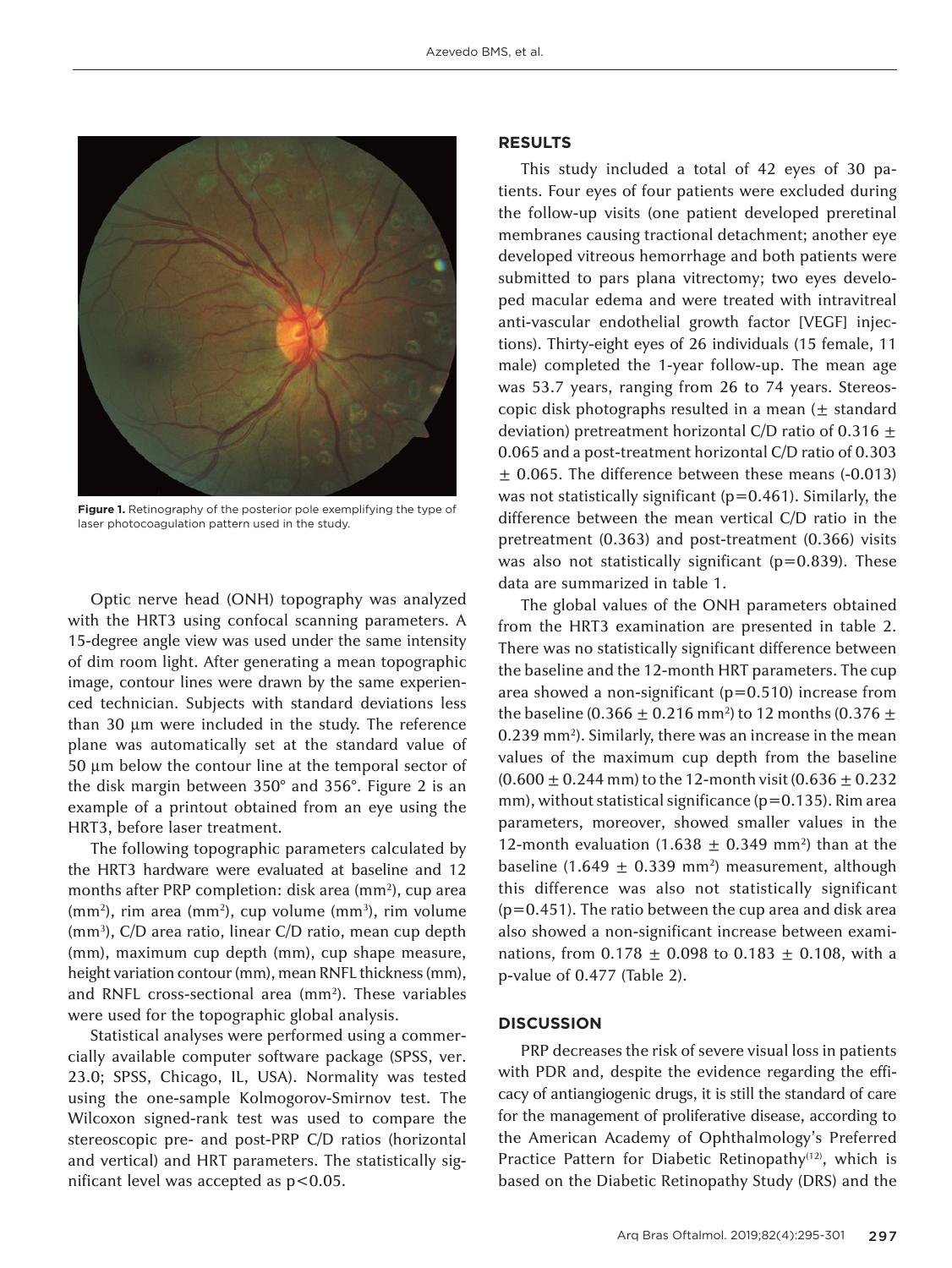### **Heidelberg Retina Tomograph Initial Report**



| Patient:                                                                                                                                                                                                                                                                                                                                                                                                                                                                                                                 |                                                         |                                                                                                                       |                                                                                                       |                                                                                                                        |
|--------------------------------------------------------------------------------------------------------------------------------------------------------------------------------------------------------------------------------------------------------------------------------------------------------------------------------------------------------------------------------------------------------------------------------------------------------------------------------------------------------------------------|---------------------------------------------------------|-----------------------------------------------------------------------------------------------------------------------|-------------------------------------------------------------------------------------------------------|------------------------------------------------------------------------------------------------------------------------|
| <b>Examination:</b><br>Scan:                                                                                                                                                                                                                                                                                                                                                                                                                                                                                             | Date: 21/jan/2014                                       | Sex: male DOB: 1/ago/1955 Pat-ID: --- Ethnicity: (Caucasian)<br>Focus: 0.00 dpt Depth: 4.00 mm Operator: RBA IOP: --- |                                                                                                       | OD                                                                                                                     |
| 0.4<br>0.8<br>$1.2 -$<br>1.6<br>$\begin{array}{c}\n\boxed{2.0} \\ \phantom{00} \\ \phantom{00} \\ \phantom{00} \\ \phantom{00} \\ \phantom{00} \\ \phantom{00} \\ \phantom{00} \\ \phantom{00} \\ \phantom{00} \\ \phantom{00} \\ \phantom{00} \\ \phantom{00} \\ \phantom{00} \\ \phantom{00} \\ \phantom{00} \\ \phantom{00} \\ \phantom{00} \\ \phantom{00} \\ \phantom{00} \\ \phantom{00} \\ \phantom{00} \\ \phantom{00} \\ \phantom{00} \\ \phantom{00} \\ \phantom{00} \\ \phantom{$<br>2.8<br>3.2<br>3.6<br>4.0 | $x$ [mm]<br>0.0 0.4 0.8 1.2 1.6 2.0 2.4 2.8 3.2 3.6 4.0 | $z$ [mm]                                                                                                              | $x$ [mm]<br>$-0.4$ 0.0 0.4 0.8 1.2 1.6 0.0 0.4 0.8 1.2 1.6 2.0 2.4 2.8 3.2 3.6 4.0                    | 0.4<br>0.8<br>1.2<br>1.6<br>$2.0 \overline{\overline{3}}$<br>$2.4 \overline{\overline{3}}$<br>2.8<br>3.2<br>3.6<br>4.0 |
| 0.0<br>$\frac{1}{8}$ 0.8<br>1.2<br>1.6                                                                                                                                                                                                                                                                                                                                                                                                                                                                                   | 0.0 0.4 0.8 1.2 1.6 2.0 2.4 2.8 3.2 3.6 4.0<br>$x$ [mm] | $T$ $\odot$<br>$TS$ $Q$<br>$NS$ $O$<br>$\mathbf 0$<br>45<br>90                                                        | $\ddot{ }$<br>$\omega$ is<br>$\pi$ $\Omega$<br>$\Theta$<br>N<br>135<br>180<br>270<br>225<br>angle [°] | $T$ $\odot$<br>$-0.4$<br>$0.0\,$ $_{\rm N}$<br>$0.4 \overline{3}$<br>0.8<br>315<br>360                                 |

| <b>Stereometric Analysis ONH</b> | <b>Normal Range</b>    |                | predicted (mm2)                                                                                                                                              |  |  |  |  |  |
|----------------------------------|------------------------|----------------|--------------------------------------------------------------------------------------------------------------------------------------------------------------|--|--|--|--|--|
| <b>Disc Area</b>                 | $2.21$ mm <sup>2</sup> | $1.63 - 2.43$  | cap<br>Low 95.0%                                                                                                                                             |  |  |  |  |  |
| <b>Cup Area</b>                  | $0.61$ mm <sup>2</sup> | $0.11 - 0.68$  | Low 99.0%                                                                                                                                                    |  |  |  |  |  |
| <b>Rim Area</b>                  | $1.59$ mm <sup>2</sup> | $1.31 - 1.96$  | rim<br>Low 99.9%                                                                                                                                             |  |  |  |  |  |
| <b>Cup Volume</b>                | $0.17$ mm <sup>3</sup> | $-0.01 - 0.18$ | mslänf<br>global<br>tmp.inf<br>nasai<br>asisup<br>temporal<br>$tmp \, sup$                                                                                   |  |  |  |  |  |
| <b>Rim Volume</b>                | $0.55$ mm <sup>3</sup> | $0.30 - 0.61$  |                                                                                                                                                              |  |  |  |  |  |
| <b>Cup/Disc Area Ratio</b>       | 0.28                   | $0.07 - 0.30$  | Moorfields Classification: Within normal limits (*)                                                                                                          |  |  |  |  |  |
| <b>Linear Cup/Disc Ratio</b>     | 0.53                   | $0.27 - 0.55$  | (*) Moorfields regression classification (Ophthalmology 1998;105:1557-1563). Classification based on statistics.<br>Diagnosis is physician's responsibility. |  |  |  |  |  |
| <b>Mean Cup Depth</b>            | $0.32$ mm              | $0.10 - 0.27$  |                                                                                                                                                              |  |  |  |  |  |
| <b>Maximum Cup Depth</b>         | $0.88$ mm              | $0.32 - 0.76$  |                                                                                                                                                              |  |  |  |  |  |
| <b>Cup Shape Measure</b>         | $-0.20$                | $-0.28 - 0.15$ | <b>Comments:</b>                                                                                                                                             |  |  |  |  |  |
| <b>Height Variation Contour</b>  | $0.49$ mm              | $0.31 - 0.49$  |                                                                                                                                                              |  |  |  |  |  |
| <b>Mean RNFL Thickness</b>       | $0.36$ mm              | $0.20 - 0.32$  |                                                                                                                                                              |  |  |  |  |  |
| <b>RNFL Cross Sectional Area</b> | $1.90$ mm <sup>2</sup> | $0.99 - 1.66$  |                                                                                                                                                              |  |  |  |  |  |
| <b>Reference Height</b>          | 570 µm                 |                |                                                                                                                                                              |  |  |  |  |  |
| <b>Topography Std Dev.</b>       | $17 \mu m$             |                |                                                                                                                                                              |  |  |  |  |  |
| <b>FSM</b>                       | 2.69                   |                |                                                                                                                                                              |  |  |  |  |  |
| RB                               | 1.88                   |                |                                                                                                                                                              |  |  |  |  |  |
|                                  |                        |                | Date: 19/out/2017 Signature:                                                                                                                                 |  |  |  |  |  |

Software Version: 3.1.2/3850

**Figure 2.** Example of a printout obtained from an eye using the Heidelberg Retinal Tomograph 3, before laser treatment.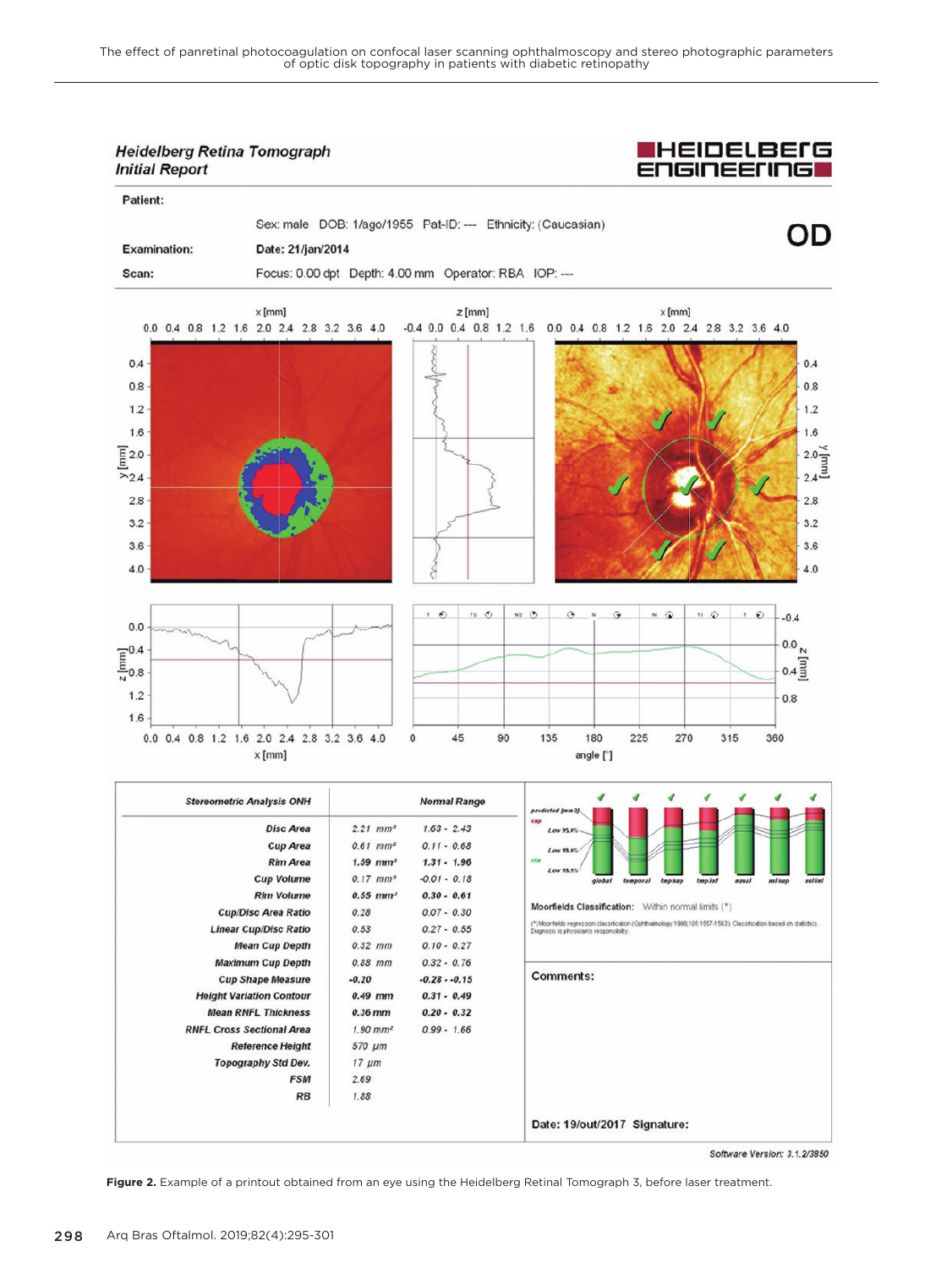ETDRS (level 1 evidence). While most visual complications in patients with PDR are related to retinal damage, it is not uncommon for patients to have glaucoma -associated visual loss, either because of disease unrelated to diabetes or because of intraocular pressure elevation from PRP or other treatment modalities, such as corticosteroid injections. Therefore, while the causal relationship between DM and open-angle glaucoma in many cases remains unclear $(13)$ , the diagnosis of chronic open-angle glaucoma in patients who have PDR can be challenging, particularly when submitted to PRP, as this type of treatment can produce visual field changes that may mimic glaucomatous field loss.

Ascending optic atrophy may assume several characteristic forms that can be distinguished both histopathologically and ophthalmoscopically. It occurs when a primary lesion involves the retina or optic nerve,

Table 1. Cup-to-disc ratios before and after panretinal photocoagulation (n=38)

|            | Pretreatment<br>$C/D$ ratio | Post-treatment<br>$C/D$ ratio | Difference in<br>$C/D$ ratio |                |
|------------|-----------------------------|-------------------------------|------------------------------|----------------|
|            | $Mean + SD$                 | $Mean + SD$                   | $Mean + SD$                  | $\mathbf{p}^*$ |
| Horizontal | $0.316 \pm 0.065$           | $0.303 \pm 0.065$             | $-0.013 \pm 0.026$           | 0.461          |
| Vertical   | $0.363 \pm 0.064$           | $0.366 \pm 0.066$             | $0.003 \pm 0.028$            | 0.839          |

 $C/D =$  cup-to-disc:  $SD =$  standard deviation.

\* Wilcoxon signed-rank test.

producing an atrophic process that proceeds toward the brain. In experimental models<sup>(9)</sup>, the distal aspect of a damaged axon was shown to degenerate 2-4 weeks after injury<sup>(14)</sup>. In the pattern of atrophy and excavation of the ONH associated with glaucomatous damage, the loss of ganglion cell axonal fibers anterior to the lamina cribrosa gives rise to an increased C/D ratio $(14)$ . In general, this characteristic pattern of glaucomatous disk cupping is seen in association with elevated intraocular pressure<sup>(9)</sup> but it has also been reported in a number of other conditions<sup>(4)</sup>. In patients with diabetes submitted to PRP, the laser could damage photoreceptors that would secondarily affect ganglion cells, possibly producing increased cupping of the optical disk. Therefore, laser treatment could potentially induce ascending optic atrophy and mimic glaucomatous conditions. The 1-year interval between stereo photographs in our study was chosen because ample time would have elapsed to allow a possible atrophy to occur. On the other hand, an even longer interval would potentially introduce an aging change bias that could interfere with the interpretation of the C/D ratio.

Even in cases without DR, diabetes can cause alterations in RNFL and hence, consequently affect the ONH morphology. Recently, clinically available devices measuring the RNFL thickness have shown that patients with diabetes without background retinopathy and those

#### **Table 2.** Comparison of HRT parameters before and after panretinal photocoagulation (n=38)

|                       | <b>Pre-treatment</b> |                    | Post-treatment     |                    |       |
|-----------------------|----------------------|--------------------|--------------------|--------------------|-------|
| <b>HRT</b> parameters | Mean $\pm$ SD        | Range              | Mean $\pm$ SD      | Range              | $P*$  |
| DA                    | $2.014 \pm 0.387$    | 1.30-2.75          | $2.014 \pm 0.387$  | 1.30-2.75          | 0.932 |
| CA                    | $0.366 \pm 0.216$    | $0 - 0.82$         | $0.376 \pm 0.239$  | $0.01 - 0.82$      | 0.510 |
| <b>RA</b>             | $1.649 \pm 0.339$    | $1.15 - 2.36$      | $1.638 \pm 0.349$  | $1.06 - 2.45$      | 0.451 |
| <b>CV</b>             | $0.084 \pm 0.072$    | $0.01 - 0.30$      | $0.093 \pm 0.080$  | $0.01 - 0.35$      | 0.059 |
| <b>RV</b>             | $0.458 \pm 0.145$    | $0.25 - 0.90$      | $0.458 \pm 0.142$  | $0.22 - 0.98$      | 0.813 |
| $C/D$ area            | $0.178 \pm 0.098$    | $0 - 0.34$         | $0.183 \pm 0.108$  | $0 - 0.44$         | 0.477 |
| LinCD                 | $0.396 \pm 0.144$    | $0.02 - 0.58$      | $0.401 \pm 0.149$  | $0.06 - 0.66$      | 0.394 |
| <b>MCD</b>            | $0.197 \pm 0.092$    | $0.04 - 0.36$      | $0.188 \pm 0.111$  | $0.01 - 0.37$      | 0.488 |
| <b>MxCD</b>           | $0.600 \pm 0.244$    | $0.15 - 1.18$      | $0.636 \pm 0.232$  | $0.18 - 1.01$      | 0.135 |
| <b>CSM</b>            | $-0.227 \pm 0.085$   | $-0.45$ to $-0.09$ | $-0.220 \pm 0.076$ | $-0.46$ to $-0.04$ | 0.875 |
| <b>HVC</b>            | $0.413 \pm 0.098$    | $0.24 - 0.64$      | $0.419 \pm 0.082$  | $0.23 - 0.60$      | 0.360 |
| <b>MRNFLT</b>         | $0.251 \pm 0.070$    | $0.07 - 0.42$      | $-0.251 \pm 0.076$ | $0.13 - 0.45$      | 0.976 |
| <b>RNFLcsA</b>        | $1.258 \pm 0.368$    | $0.35 - 1.90$      | $1.256 \pm 0.383$  | $0.67 - 2.15$      | 0.954 |

SD= standard deviation; DA= disc area; CA= cup area; RA= rim area; CV= cup volume; RV= rim volume; C/D= cup/disc; LinCD= linear C/D ratio; MCD= mean cup depth; MxCD= maximum cup depth; CSM= cup shape measure; HVC= height variation contour; MRNFLT= mean retinal nerve fiber layer thickness; RNFLcsA= RNFL cross-sectional area.

\* Wilcoxon signed-rank test.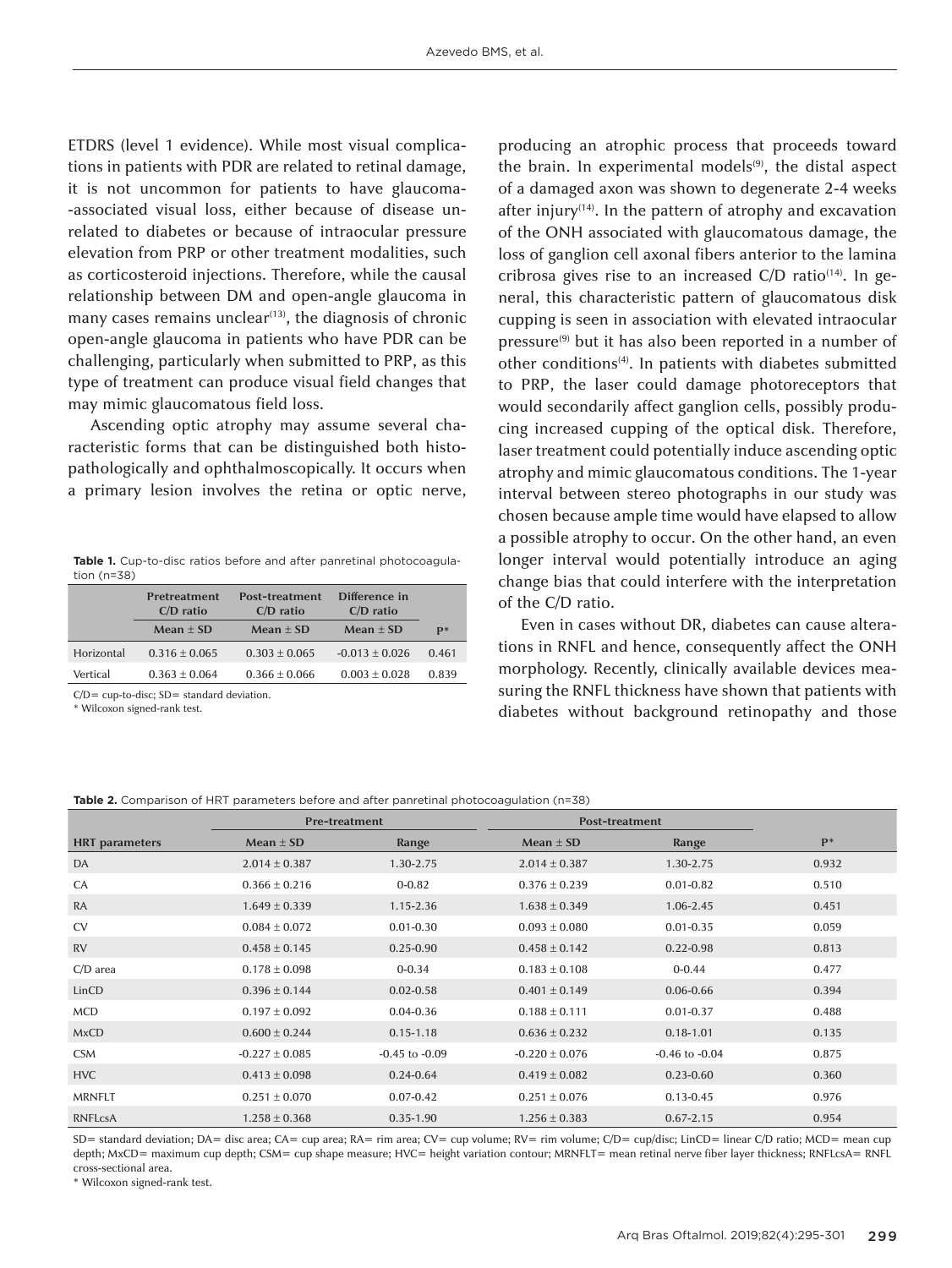with non-PDR have a thinner RNFL than healthy subjects<sup>(6-8,15,16)</sup>. This finding might be explained by the death of retinal ganglion cells, which occurs early in diabetic eyes due to enhanced apoptosis-promoting factors<sup>(17)</sup>. Amano et al.<sup>(18)</sup> detected the presence of abnormal looking ONH in patients with diabetes and proposed that glycation end products might directly damage the optic nerve. However, Königsreuther and Jonas<sup>(19)</sup> analyzed the appearance of the optic disk in patients with and without diabetes using color photographs and found no difference between both these groups. Similar results were obtained by Tekeli et al.<sup>(20)</sup> and Lim et al.<sup>(10)</sup> using different imaging techniques.

Cross-sectional studies have indicated that PRP may cause morphologic changes in the ONH. Lim et al.<sup>(10)</sup> compared diabetic eyes submitted or not to PRP using optical coherence tomography imaging. Optic nerves in eyes treated with PRP were more likely to be graded as abnormal, but the authors did not perform longitudinal comparisons and therefore disease severity could not be ruled out as a causative factor. Cancaya et al.<sup>(21)</sup> found similar results using CSLO technology.

We could not identify topographic ONH changes using either CSLO or stereoscopic analysis after a 1-year follow-up of PRP for PDR. However, other longitudinal prospective studies comparing pre- and post-PRP ONH aspects have already been performed, with conflicting results. Using stereoscopic disk photographs, Johns et al.<sup>(9)</sup> observed that the C/D ratio showed no significant change 1 year after PRP, but the authors reported increased optic disk pallor in the study period. On the other hand, Singh et al.<sup>(11)</sup> found significant changes in CSLO parameters 6 months after PRP treatment. The results of our investigation are in conflict with this last study, since we have used the same technology to analyze the ONH morphology changes. One hypothesis to explain these inconsistent findings is that different laser delivery systems may alter the amount of ascending optic atrophy observed. While we used a spot size of 250 µm in our study, Singh et al. used a spot size of 300 µm. A larger spot size may be related to greater inner retinal damage and therefore more ascending optic atrophy. This possible explanation is confirmed by the findings of Lee et al.<sup>(22)</sup>, which suggest that PASCAL photocoagulation, a new form of multispot laser treatment for DR, may not cause changes in optic disk morphology due to its shorter pulse duration (and consequently more restricted retinal damage) than conventional single spot PRP. Additionally, Kim and Cho<sup>(23)</sup> measured RNFL thickness before and 6 months after PRP and concluded that laser photocoagulation of a moderate degree does not damage the RNFL.

A limitation of our investigation is its relatively small sample size, although the number of patients recruited was similar to other prospective interventional studies<sup>(9-11)</sup>. Moreover, we adopted rigid inclusion criteria that excluded patients with optic disk neovascularization and/or baseline DME. The presence of disk neovascularization does not allow an adequate analysis of ONH parameters by CSLO, because fibrovascular tissue can obscure the contour of the optic cup<sup>(9)</sup>. Moreover, DME is frequently present when PDR is detected in patients with diabetes, and often requires additional treatment with intravitreal anti-VEGF injections, which could somehow interfere with the parameters analyzed in our study. In order to allow proper HRT documentation of the optic disc and to avoid the bias of anti-VEGF injections, only patients with PDR without disc neovascularization and without macular edema were eligible for this particular study. We know from the DRS that only 40% of PDR cases do not present with disc neovascularization<sup>(2)</sup>.

The recently published protocol  $S^{(24)}$  from the DCRC network, a multicentric and randomized clinical trial that compared PRP or anti-VEGF for PDR cases, reported that around 22% of the participants with PDR had DME at baseline. Therefore, most PDR cases presented at our service were not eligible for this study. The results of protocol  $S^{(24)}$  showed that both therapies produced similar results in preventing complications of DR and visual acuity after 5 years of follow-up, but the group that received anti-VEGF intravitreous injections had lower rates of developing vision-impairing DME, and less visual field loss when compared to patients receiving PRP. However, the costs and frequency of visits are significantly higher and low adherence to treatment is an issue because it requires more constant follow-up.

In clinical practice, it is common to see many patients who were treated with PRP in the past with severe optic disc atrophy, detected several years after treatment. However, such damage can often be attributed to the higher intensity of the lasers used in the past. In contrast, data from our study show that after performing photocoagulation with moderate intensity power, PRP did not cause significant changes in the ONH morphology of patients with PDR after 1 year of follow-up.

#### **REFERENCES**

Klein R, Knudtson MD, Lee KE, Gangnon R, Klein BE. The Wisconsin Epidemiologic Study of Diabetic Retinopathy XXIII: the twenty